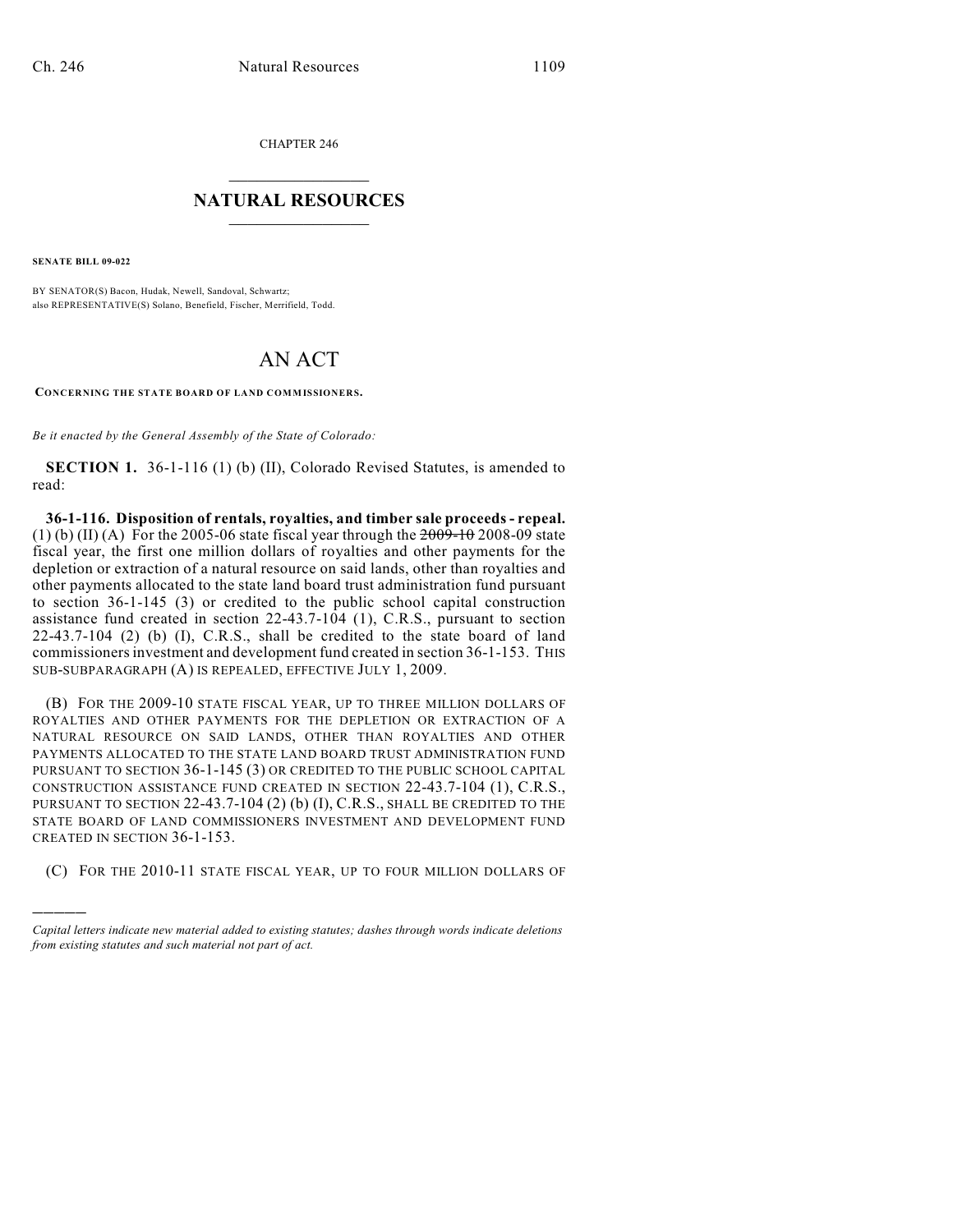ROYALTIES AND OTHER PAYMENTS FOR THE DEPLETION OR EXTRACTION OF A NATURAL RESOURCE ON SAID LANDS, OTHER THAN ROYALTIES AND OTHER PAYMENTS ALLOCATED TO THE STATE LAND BOARD TRUST ADMINISTRATION FUND PURSUANT TO SECTION 36-1-145 (3) OR CREDITED TO THE PUBLIC SCHOOL CAPITAL CONSTRUCTION ASSISTANCE FUND CREATED IN SECTION 22-43.7-104 (1), C.R.S., PURSUANT TO SECTION 22-43.7-104 (2) (b) (I), C.R.S., SHALL BE CREDITED TO THE STATE BOARD OF LAND COMMISSIONERS INVESTMENT AND DEVELOPMENT FUND CREATED IN SECTION 36-1-153.

(D) FOR THE 2011-12 STATE FISCAL YEAR AND EACH STATE FISCAL YEAR THEREAFTER, UP TO FIVE MILLION DOLLARS OF ROYALTIES AND OTHER PAYMENTS FOR THE DEPLETION OR EXTRACTION OF A NATURAL RESOURCE ON SAID LANDS, OTHER THAN ROYALTIES AND OTHER PAYMENTS ALLOCATED TO THE STATE LAND BOARD TRUST ADMINISTRATION FUND PURSUANT TO SECTION 36-1-145 (3) OR CREDITED TO THE PUBLIC SCHOOL CAPITAL CONSTRUCTION ASSISTANCE FUND CREATED IN SECTION 22-43.7-104 (1), C.R.S., PURSUANT TO SECTION 22-43.7-104 (2) (b) (I), C.R.S., SHALL BE CREDITED TO THE STATE BOARD OF LAND COMMISSIONERS INVESTMENT AND DEVELOPMENT FUND CREATED IN SECTION 36-1-153.

(E) SUBJECT TO THE LIMITS SPECIFIED IN SUB-SUBPARAGRAPHS (B), (C), AND (D) OF THIS SUBPARAGRAPH (II), THE STATE BOARD OF LAND COMMISSIONERS SHALL DETERMINE THE EXACT AMOUNT OF ROYALTIES AND OTHER PAYMENTS FOR THE DEPLETION OR EXTRACTION OF A NATURAL RESOURCE ON PUBLIC SCHOOL LANDS THAT IS TO BE CREDITED TO THE STATE BOARD OF LAND COMMISSIONERS INVESTMENT AND DEVELOPMENT FUND PURSUANT TO THIS SUBPARAGRAPH (II).

**SECTION 2.** 36-1-124 (1), Colorado Revised Statutes, is amended to read:

**36-1-124. Sale of state lands.** (1) The state board of land commissioners may at any time direct the sale of any state lands, except as provided in this article, in such parcels as the board shall deem DEEMS proper. All sales under this article, except those to the United States, shall be advertised in four consecutive issues of some A weekly paper of the county in which such THE land is situated, if there is such A WEEKLY paper IN THE COUNTY, and, if not, then in some A paper published in an adjoining county and in such other papers as the board may direct.

**SECTION 3.** 36-1-152, Colorado Revised Statutes, is amended to read:

**36-1-152. Public school districts - charter schools - lease, purchase, or other use of state lands.** (1) The state board of land commissioners shall provide opportunities for public school districts within which school trust lands are located to lease, purchase, or otherwise use such lands or portions thereof as are necessary for school building sites, at an amount to be determined by the board, which shall not exceed the appraised fair market value, which amount may be paid over time.

(2) THE STATE BOARD OF LAND COMMISSIONERS MAY PROVIDE OPPORTUNITIES FOR CHARTER SCHOOLS THAT ARE AUTHORIZED BY SCHOOL DISTRICTS PURSUANT TO PART 1 OF ARTICLE 30.5 OF TITLE 22, C.R.S., OR CHARTER SCHOOLS THAT ARE AUTHORIZED BY THE STATE CHARTER SCHOOL INSTITUTE PURSUANT TO PART 5 OF ARTICLE 30.5 OF TITLE 22,C.R.S., TO LEASE, PURCHASE, OR OTHERWISE USE SCHOOL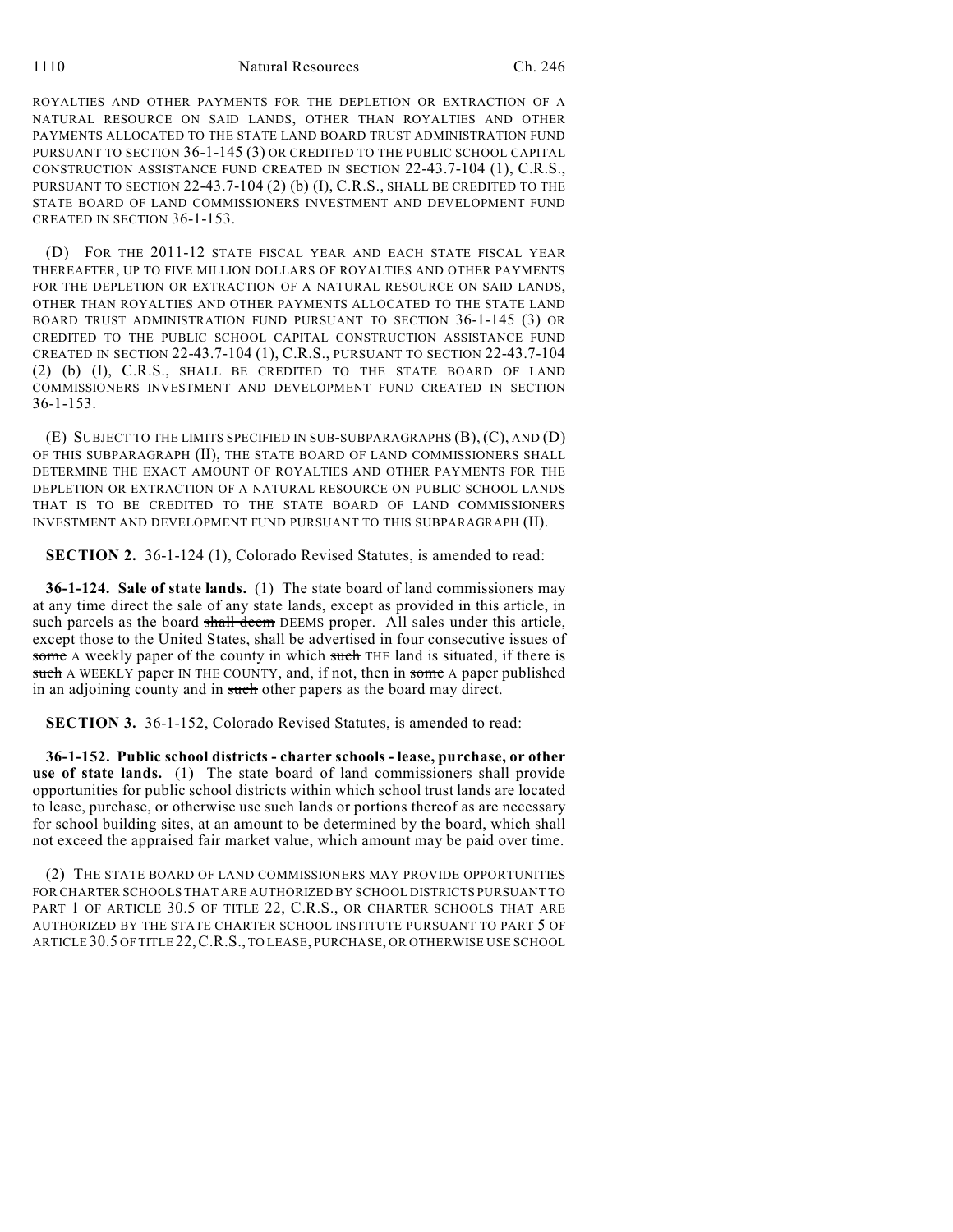## Ch. 246 Natural Resources 1111

TRUST LANDS, OR PORTIONS THEREOF, FOR SCHOOL BUILDING SITES. PRIOR TO SUCH LEASE, PURCHASE, OR OTHER USE OF SCHOOL TRUST LANDS BY A CHARTER SCHOOL, THE CHARTER SCHOOL SHALL NOTIFY THE SCHOOL DISTRICT IN WHICH THE LAND IS LOCATED THAT THE CHARTER SCHOOL IS SEEKING TO LEASE, PURCHASE, OR OTHERWISE USE STATE TRUST LANDS LOCATED WITHIN THAT SCHOOL DISTRICT FOR SCHOOL BUILDING SITES FOR THE CHARTER SCHOOL. THE STATE BOARD OF LAND COMMISSIONERS SHALL REQUEST WRITTEN COMMENT FROM THE SCHOOL DISTRICT IN WHICH THE SCHOOL TRUST LANDS THAT MAY BE LEASED, PURCHASED, OR OTHERWISE USED BY A CHARTER SCHOOL ARE LOCATED, INDICATING THE IMPACT SUCH LEASE, PURCHASE, OR USE WILL HAVE ON THE SCHOOL DISTRICT. THE BOARD SHALL DETERMINE THE AMOUNT A CHARTER SCHOOL SHALL BE REQUIRED TO PAY TO LEASE, PURCHASE, OR OTHERWISE USE SAID LANDS, WHICH AMOUNT SHALL NOT EXCEED THE APPRAISED FAIR MARKET VALUE AND MAY BE PAID OVER TIME.

**SECTION 4. Repeal.** 36-1-153 (5) and (6), Colorado Revised Statutes, are repealed as follows:

**36-1-153. Investment and development fund.** (5) Upon the repeal of this section, any unencumbered moneys remaining in the fund shall be credited to the permanent school fund for distribution as provided by law.

(6) This section is repealed, effective July  $1, 2010$ .

**SECTION 5.** 24-30-1403 (2), Colorado Revised Statutes, is amended to read:

**24-30-1403. Professional services - listings - preliminary selections.** (2) (a) For each proposed project for which professional services are required, the principal representative of the state agency for which the project is to be done shall evaluate current statements of qualifications and performance data on file with the department and shall conduct discussions with no less than three persons regarding their qualifications, approaches to the project, abilities to furnish the required professional services, anticipated design concepts, and use of alternative methods of approach for furnishing the required professional services. The principal representative shall then select, in order of preference, no less than three persons ranked in order and deemed to be most highly qualified to perform the required professional services after considering, and based upon, such factors as the ability of professional personnel, past performance, willingness to meet time and budget requirements, location, current and projected work loads, the volume of work previously awarded to the person by the state agency, and the extent to which said persons have and will involve minority subcontractors, with the object of effecting an equitable distribution of contracts among qualified persons as long as such distribution does not violate the principle of selection of the most highly qualified person. In selection as mentioned in PURSUANT TO this section, Colorado firms shall be given preference when qualifications appear to be equal. All selections are subject to approval by the principal representative, and all contracts between the principal representative and such selected professionals shall be consistent with appropriation and legislative intent.

(b) THE REQUIREMENTS OF PARAGRAPH (a) OF THIS SUBSECTION (2) SHALL NOT APPLY TO THE STATE BOARD OF LAND COMMISSIONERS, ESTABLISHED IN ARTICLE 1 OF TITLE 36, C.R.S., IN CONNECTION WITH CONTRACT EXPENDITURES FROM THE